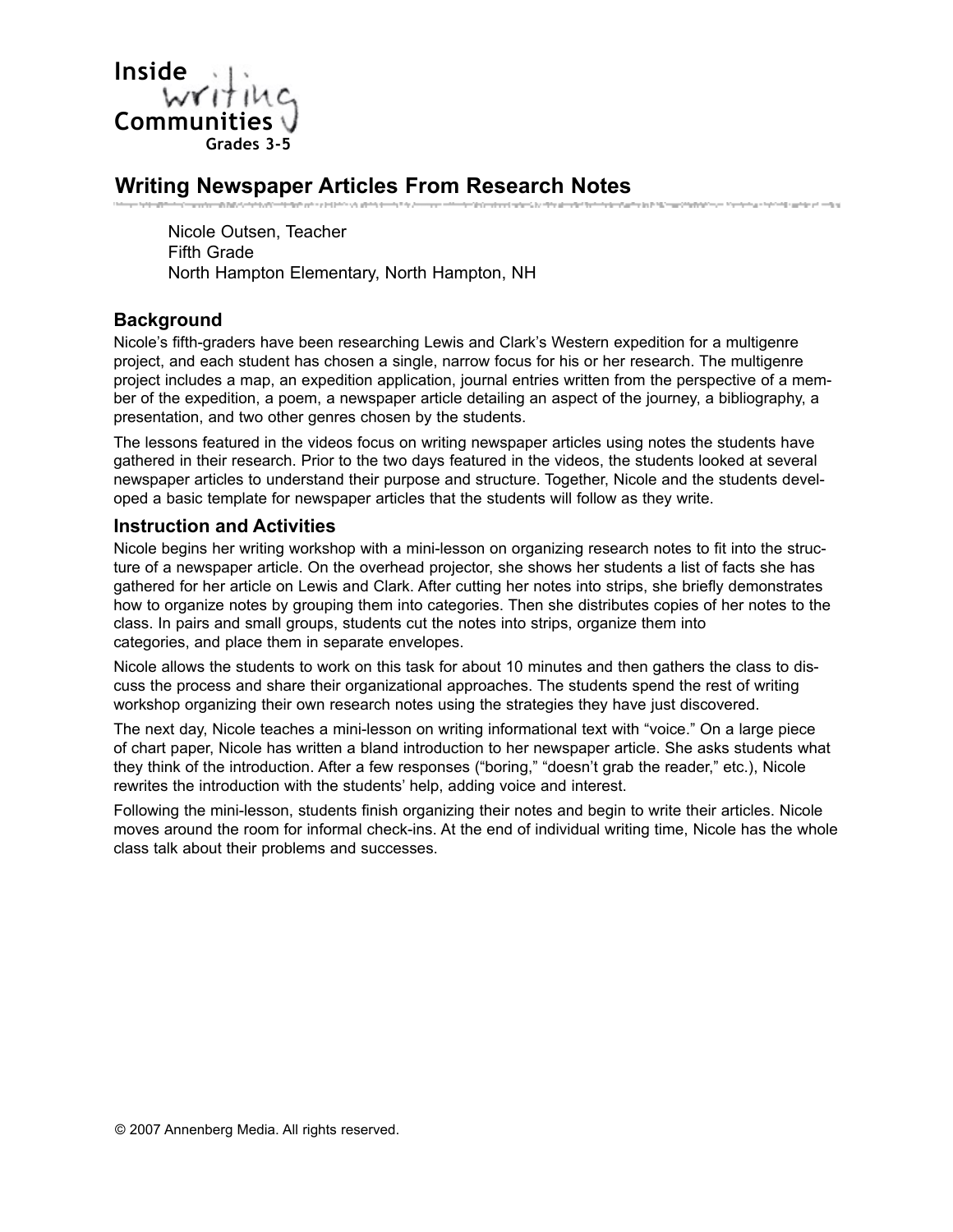Name:  $\blacksquare$ 

### **Multi-Genre Research Project**

For the next five weeks, we will investigate Lewis and Clark's Westward Expedition *and* we will explore and celebrate the multitude of genres in literature.

Here are the basic requirements for this project:

- Map, including:
	- o Line showing Lewis and Clark's westward path
	- $\circ$  Important bodies of water used on their journey
	- o Labels of states that existed in 1804
	- $\circ$  Four important locations along the journey
	- $\circ$  Inset map with a picture (drawn) and caption for each important location
- Expedition application
- Journal entries (written from the perspective of one of the members of the expedition)
- Poem
- Newspaper article (detailing some aspect of the journey)
- Choice piece #1
- Choice piece #2
- Bibliography written in the following format:
	- o Book: Author's last name, first initial. *Title of book*. Date of publication. Example: Isaacs, S. *America in the Time of Lewis and Clark*. 1988.
	- o Internet: Web address Example: www.lewisandclark.org/bio/yor
	- o Textbook or encyclopedia: *Title of textbook*, pages used Example: *World Book Encyclopedia*, 37-40
- **Presentation**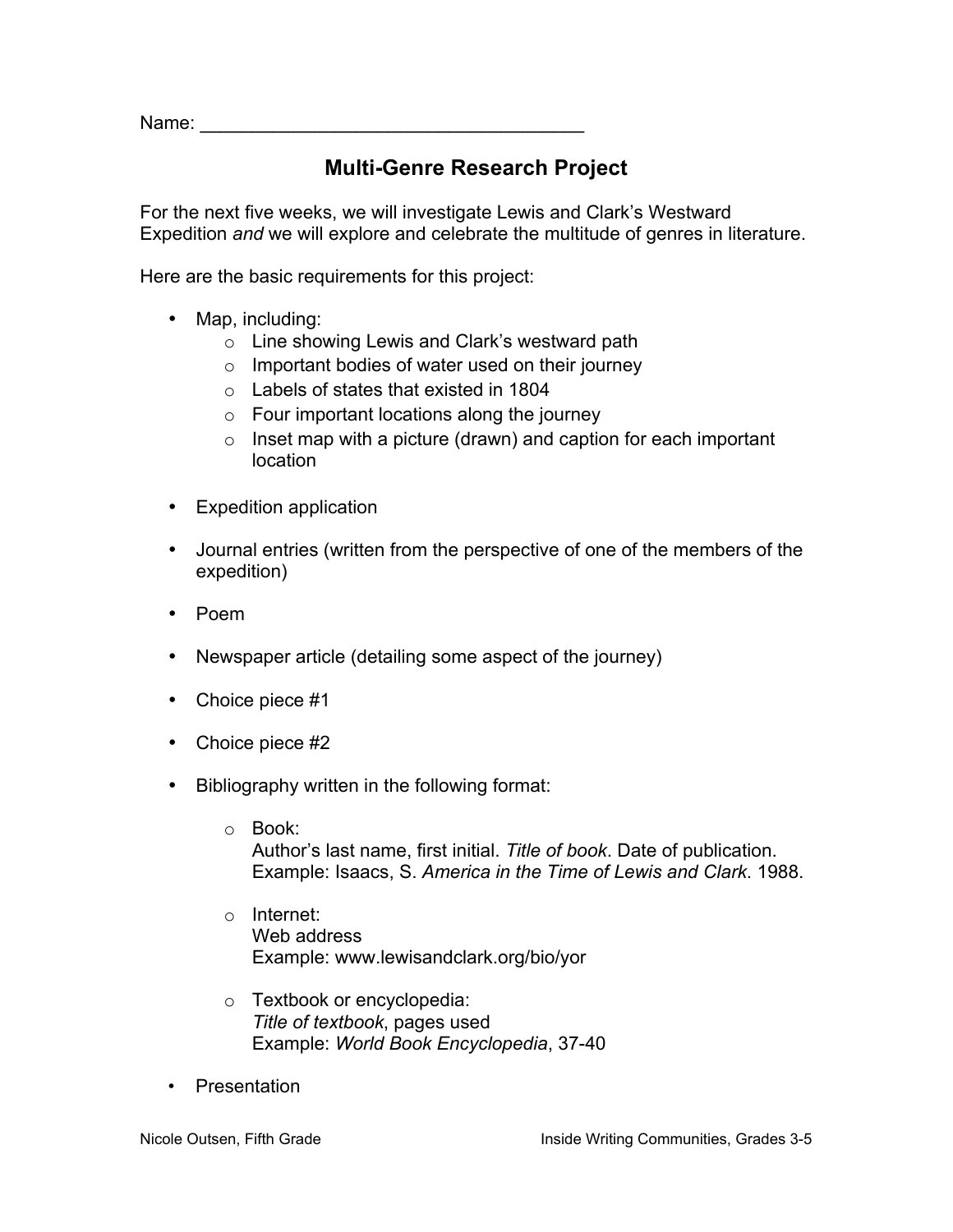## **Possible Pieces for Multi-Genre Project**

| Advertisements                                                | <b>Interviews</b>                              |
|---------------------------------------------------------------|------------------------------------------------|
| Announcements                                                 | Letters to the Editor                          |
| <b>Articles</b>                                               | <b>Lottery Results</b>                         |
| <b>Biographies</b>                                            | <b>Manuals</b>                                 |
| <b>Birth Announcements</b>                                    | Marriage/Engagement                            |
| <b>Bonus Offers</b>                                           | Announcements                                  |
| <b>Book Reviews</b>                                           | <b>Movie Reviews</b>                           |
| <b>Cheat Sheets</b>                                           | News Summaries/News in Brief                   |
| <b>Classifieds</b>                                            | <b>Obituaries</b>                              |
| Animals                                                       | Opinions                                       |
| Boats/cars<br>Deals/offers                                    | Pamphlets/Brochures                            |
| Job listings                                                  | <b>Plays</b>                                   |
| Lost/found<br>Personals                                       | Poems                                          |
| Real estate                                                   | Police Logs                                    |
| Commercials                                                   | <b>Posters</b>                                 |
| <b>Concert Listings</b>                                       | <b>Previews</b>                                |
| Coupons                                                       | Sports                                         |
| <b>Directories</b>                                            | <b>Stock Market/Money</b>                      |
| Games                                                         | <b>TV Listings</b>                             |
| Acrostics                                                     | <b>Upcoming Events</b>                         |
| Art<br><b>Brain teasers</b>                                   | <b>Volunteer Opportunities</b>                 |
| Comics                                                        | Weather                                        |
| Crosswords<br>Horoscopes<br><b>Jumbles</b><br>Tongue twisters | Forecast<br>Graphs of averages/records<br>Maps |
| Insert Magazines (Parade, etc.)                               |                                                |
| <b>Inserts</b>                                                |                                                |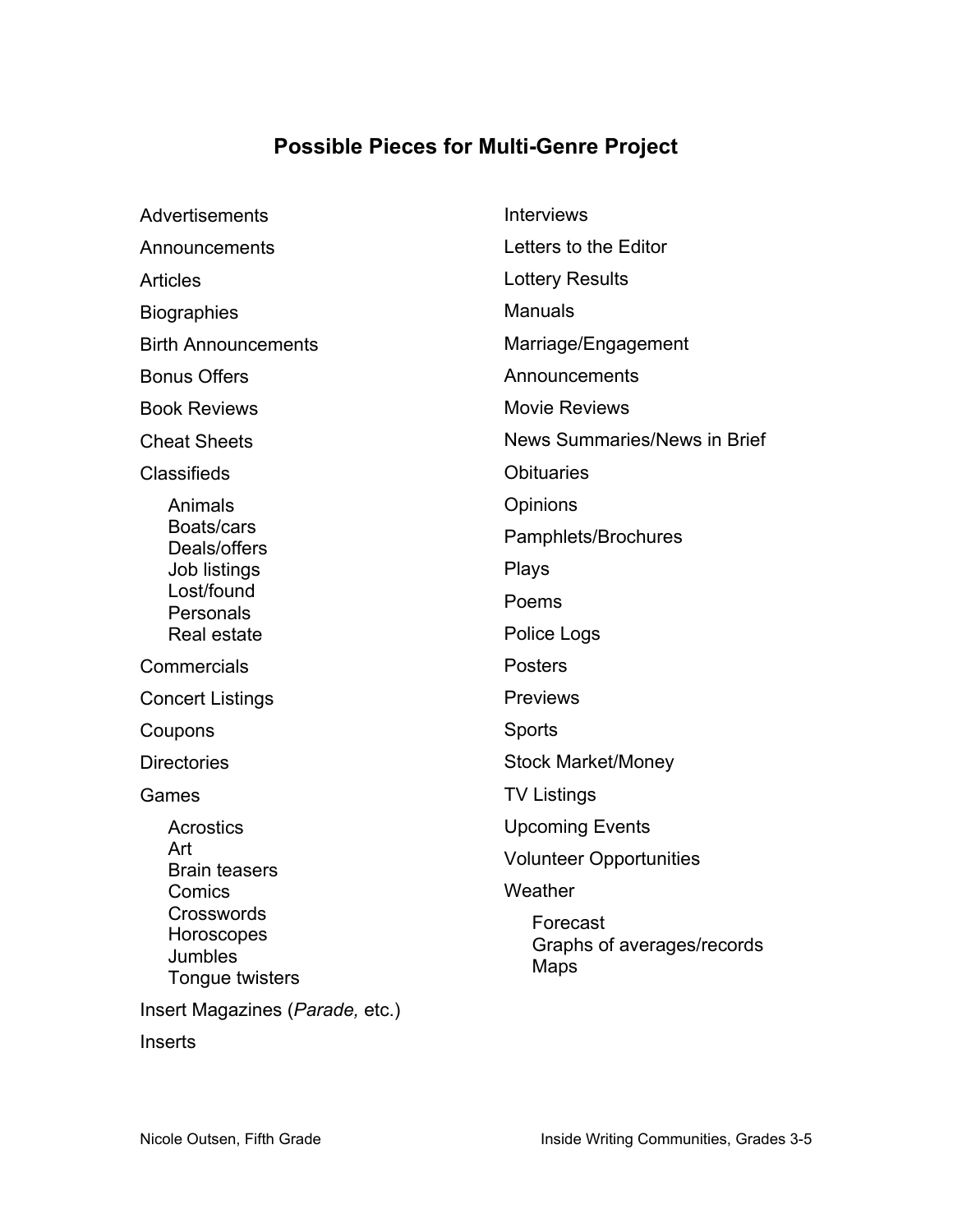Name: \_\_\_\_\_\_\_\_\_\_\_\_\_\_\_\_\_\_\_\_\_\_\_\_\_\_\_\_\_\_\_\_\_\_\_\_\_

### **Question:**

| Source<br>Number | Page<br>Number(s) | Notes |
|------------------|-------------------|-------|
|                  |                   |       |
|                  |                   |       |
|                  |                   |       |
|                  |                   |       |
|                  |                   |       |
|                  |                   |       |
|                  |                   |       |
|                  |                   |       |
|                  |                   |       |
|                  |                   |       |
|                  |                   |       |

## **Lewis and Clark Notes**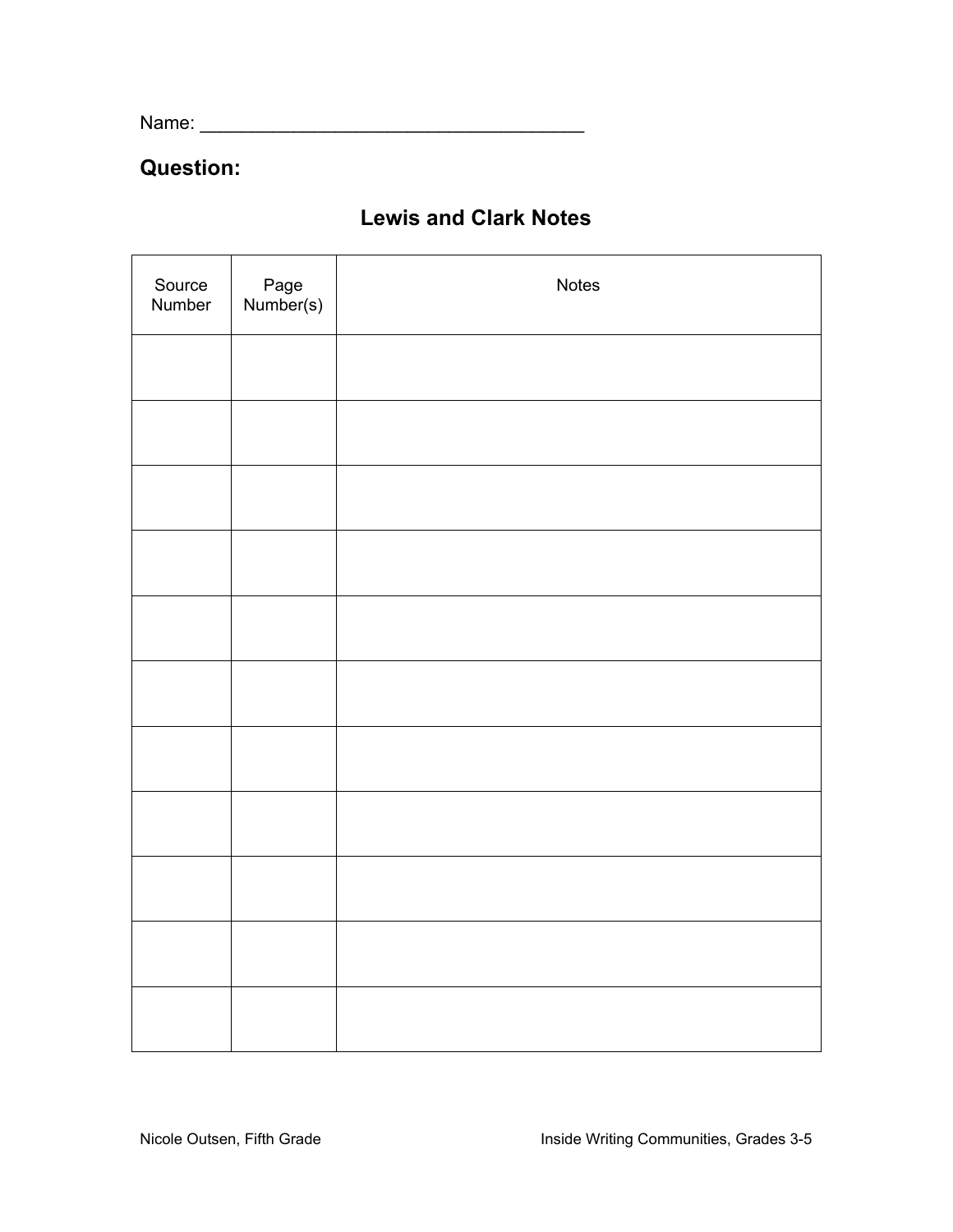Name: \_\_\_\_\_\_\_\_\_\_\_\_\_\_\_\_\_\_\_\_\_\_\_\_\_\_\_\_\_\_\_\_\_\_\_\_\_

## **Lewis and Clark Source Guide**

| Source<br>Number | Source Name<br>(Include title and author of a book; Web address for a Web page.) |
|------------------|----------------------------------------------------------------------------------|
|                  |                                                                                  |
|                  |                                                                                  |
|                  |                                                                                  |
|                  |                                                                                  |
|                  |                                                                                  |
|                  |                                                                                  |
|                  |                                                                                  |
|                  |                                                                                  |
|                  |                                                                                  |
|                  |                                                                                  |
|                  |                                                                                  |
|                  |                                                                                  |